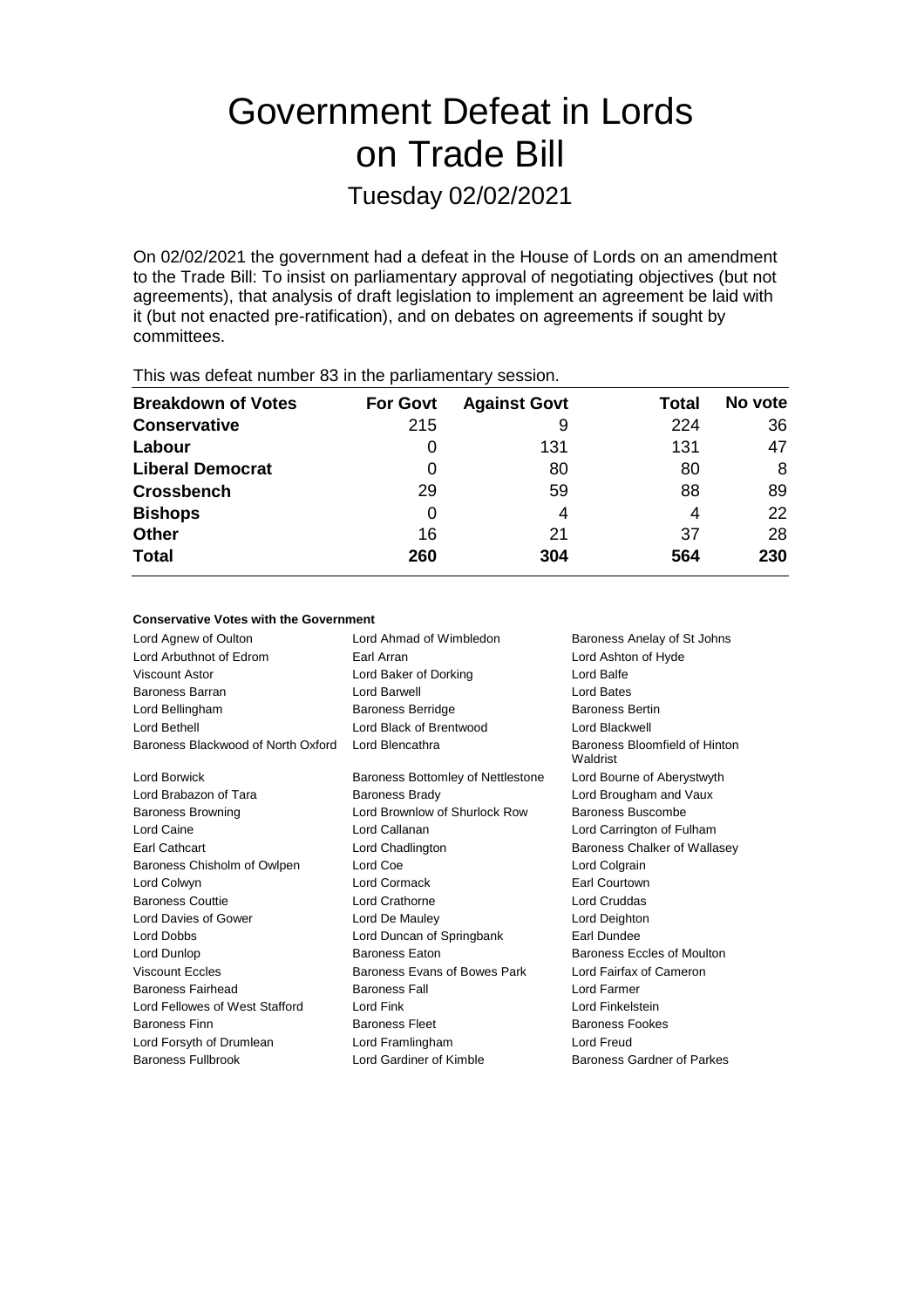Lord Glenarthur Lord Godson<br>
Lord Goldsmith of Richmond Park Lord Goodlad<br>
Lord Goldsmith of Richmond Park Lord Goodlad Lord Grade of Ya Lord Goldsmith of Richmond Park Lord Goodlad Lord Grade of Yarmouth Lord Greenhalgh Lord Griffiths of Fforestfach Lord Grimstone of Boscobel Viscount Hailsham Lord Hamilton of Epsom Lord Hammond of Runnymede Lord Hannan of Kingsclere Lord Harris of Peckham Lord Haselhurst Lord Hayward **Baroness Helic** Lord Henley **Constants Henley** Lord Herbert of South Downs Lord Hill of Oareford Baroness Hodgson of Abinger<br>
Lord Hodgson of Astley Abbotts Lord Holmes of Richmond Baroness Hooper Lord Hodgson of Astley Abbotts Lord Holmes of Richmond Baroness Hooper Lord Horam Lord Howard of Lympne Lord Howard of Rising Earl Howe Lord Howell of Guildford Lord Hunt of Wirral Lord James of Blackheath Baroness Jenkin of Kennington Lord Jopling Lord Keen of Elie Lord King of Bridgwater Lord Kirkham Lord Kirkhope of Harrogate Lord Lancaster of Kimbolton Lord Lang of Monkton Lord Leigh of Hurley **Lord Lord Lexden** Lord Lord Lord Lilley Earl Lindsay Lord Lingfield Earl Liverpool Lord Livingston of Parkhead Marquess of Lothian Lord Lucas Lord Mackay of Clashfern **Lord Mancroft Baroness Manzoor** Baroness Manzoor Lord Marland Lord Marlesford Lord Maude of Horsham Lord McColl of Dulwich Baroness McGregor-Smith Lord McInnes of Kilwinning Lord McLoughlin Lord Mendoza Baroness Meyer Baroness Mobarik **Baroness Mone** Baroness Mone **Duke of Montrose** Baroness Morgan of Cotes Baroness Morris of Bolton Baroness Morrissey Lord Moylan Lord Naseby Baroness Neville-Rolfe Baroness Newlove **Baroness Nicholson of Winterbourne** Baroness Noakes Lord O'Shaughnessy Lord Parkinson of Whitley Bay Lord Patten Baroness Penn **Connect Connect Connect Connect Connect Connect Connect Connect Connect Connect Connect Connect Connect Connect Connect Connect Connect Connect Connect Connect Connect Connect Connect Connect Connect Connect** Lord Polak Lord Popat Lord Porter of Spalding Lord Rana Lord Randall of Uxbridge Lord Ranger Baroness Rawlings **Lord Reay Lord Reay Baroness Redfern** Lord Renfrew of Kaimsthorn Viscount Ridley Lord Risby Lord Robathan **Baroness Rock** Lord Rose of Monewden Lord Rotherwick **Lord Saatchi** Baroness Sanderson of Welton Lord Sarfraz Lord Sassoon Baroness Sater Baroness Scott of Bybrook Baroness Seccombe Lord Selkirk of Douglas Baroness Shackleton of Belgravia Lord Sharpe of Epsom Lord Sheikh Baroness Shephard of Northwold Lord Sherbourne of Didsbury Baroness Shields Earl Shrewsbury Lord Smith of Hindhead Lord Spencer of Alresford Baroness Stedman-Scott **Lord Sterling of Plaistow** Lord Stewart of Dirleton Baroness Stroud **Baroness Sugg Community** Baroness Sugg Lord Suri Lord Swinfen Lord Taylor of Holbeach Lord Tebbit Lord Trefgarne Viscount Trenchard Lord Trimble Lord True **Lord Tugendhat** Viscount Ullswater Lord Vaizey of Didcot **Baroness Vere of Norbiton** Baroness Verma Lord Vinson Lord Wakeham Lord Wharton of Yarm Lord Whitby Lord Willetts Baroness Williams of Trafford Lord Wolfson of Tredegar Baroness Wyld Lord Young of Cookham Lord Young of Graffham Viscount Younger of Leckie

Lord Garnier Lord Geddes Lord Gilbert of Panteg

# **Conservative Votes against the Government**

Earl Caithness Lord Deben Lord Gold Lord Lansley Baroness McIntosh of Pickering Baroness Neville-Jones Lord Norton of Louth Lord Shinkwin Baroness Warsi

**Labour Votes with the Government**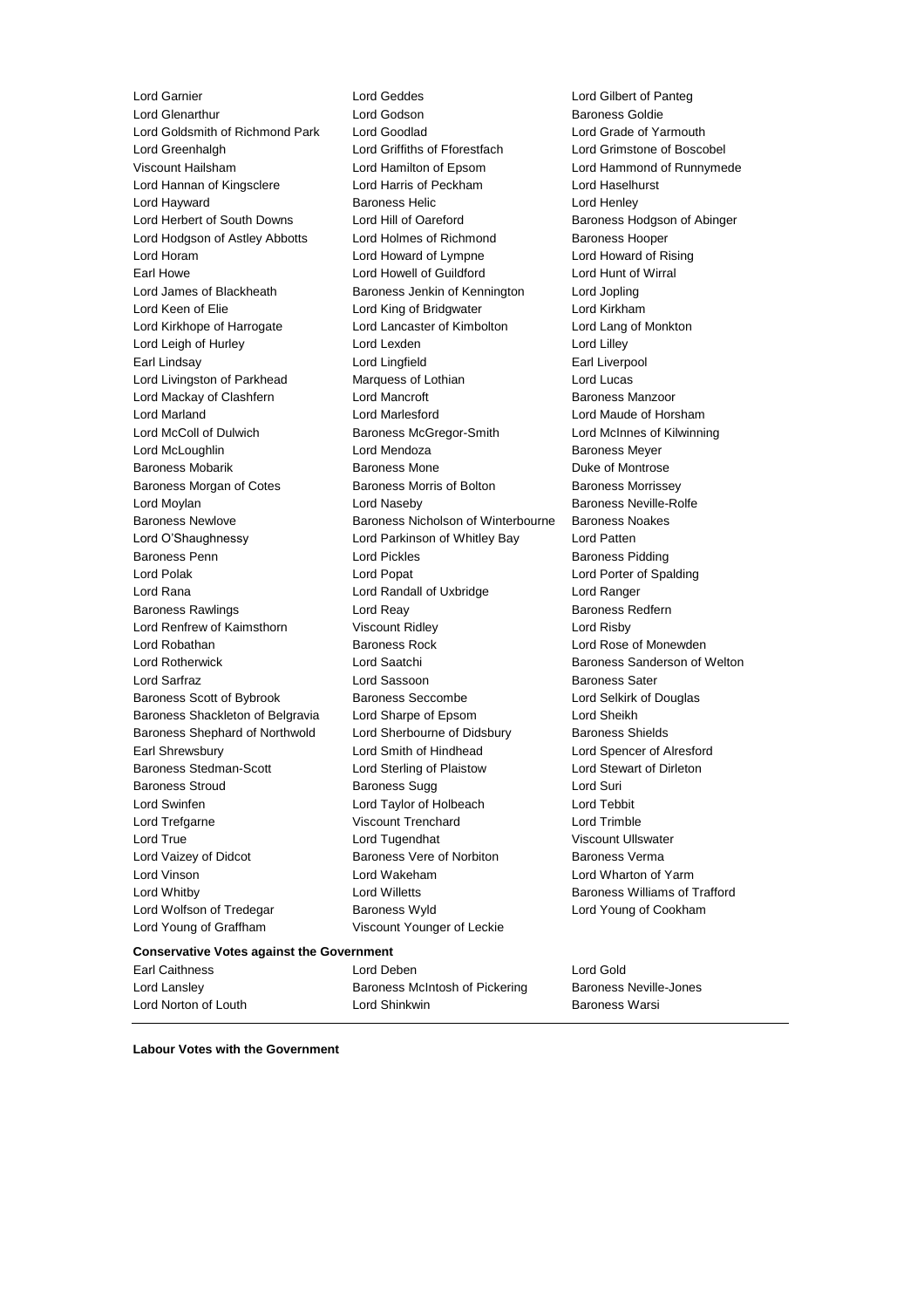## **Labour Votes against the Government**

Lord Adonis Lord Alli Baroness Amos Lord Anderson of Swansea **Baroness Armstrong of Hill Top** Lord Bach Baroness Bakewell Lord Bassam of Brighton Lord Berkeley Baroness Billingham Baroness Blower Lord Blunkett Lord Bradley **Lord Bragg Lord Bragg Lord Brooke of Alverthorpe** Lord Browne of Ladyton Baroness Bryan of Partick Lord Campbell-Savours Lord Carter of Coles Baroness Chakrabarti Viscount Chandos Lord Clark of Windermere Baroness Clark of Kilwinning Lord Collins of Highbury Baroness Corston Lord Cunningham of Felling Lord Davidson of Glen Clova Lord Davies of Stamford Lord Davies of Brixton Lord Davies of Oldham Baroness Donaghy **Baroness Drake** Lord Dubs Lord Eatwell Lord Elder Lord Faulkner of Worcester Lord Foulkes of Cumnock Baroness Gale Lord Giddens Baroness Golding Lord Goldsmith Baroness Goudie Lord Grantchester Lord Griffiths of Burry Port Lord Grocott Lord Hain Viscount Hanworth Lord Harris of Haringey Lord Haskel **Lord Haworth Lord Haworth** Baroness Hayman of Ullock Baroness Hayter of Kentish Town Baroness Healy of Primrose Hill Baroness Henig Baroness Hilton of Eggardon Lord Howarth of Newport Lord Hoyle Lord Hunt of Kings Heath Lord Hutton of Furness **Baroness Jay of Paddington** Lord Jones Baroness Jones of Whitchurch Lord Jordan Lord Kennedy of Southwark **Baroness Kennedy of The Shaws** Lord Kestenbaum Baroness Kingsmill **Lord Knight of Weymouth** Lord Lennie Lord Levy **Lord Liddle** Lord Liddle **Lord Lipsey** Baroness Lister of Burtersett Lord MacKenzie of Culkein Baroness Mallalieu Baroness Massey of Darwen Lord Maxton Lord McAvoy Lord McConnell of Glenscorrodale Baroness McDonagh Baroness Mc Baroness McIntosh of Hudnall Lord McKenzie of Luton Lord Mendelsohn Lord Mitchell Lord Monks **Baroness Morgan of Huyton** Baroness Morris of Yardley Baroness Nye Baroness Osamor Lord Parekh Lord Pendry Baroness Pitkeathley Lord Prescott Baroness Primarolo Lord Puttnam Baroness Quin Lord Radice **Baroness Ramsay of Cartvale** Baroness Rebuck Lord Reid of Cardowan Lord Robertson of Port Ellen Lord Rooker Lord Rowlands **Lord Sawyer Lord Sawyer** Baroness Sherlock Lord Sikka **Viscount Simon** Baroness Smith of Gilmorehill Baroness Smith of Basildon Lord Snape Lord Soley Lord Stevenson of Balmacara Baroness Taylor of Bolton Baroness Thornton Lord Touhig **Lord Triesman** Lord Triesman **Lord Tunnicliffe** Baroness Warwick of Undercliffe Lord Watson of Invergowrie Lord Watts Lord West of Spithead Baroness Wheeler Baroness Whitaker Lord Whitty Baroness Wilcox of Newport Lord Wills Lord Winston Lord Wood of Anfield Lord Woodley Lord Young of Norwood Green Baroness Young of Old Scone

#### **Liberal Democrat Votes with the Government**

### **Liberal Democrat Votes against the Government**

| Lord Addington    | Lord Alderdice                                                    | Lord Allan of Hallam        |
|-------------------|-------------------------------------------------------------------|-----------------------------|
| Lord Alliance     | Baroness Bakewell of Hardington<br>Mandeville                     | <b>Baroness Barker</b>      |
| Baroness Benjamin | Baroness Bonham-Carter of Yarnbury Baroness Bowles of Berkhamsted |                             |
| Lord Bradshaw     | <b>Baroness Brinton</b>                                           | Lord Bruce of Bennachie     |
| Lord Burnett      | Baroness Burt of Solihull                                         | Lord Campbell of Pittenweem |
| Lord Chidgey      | Lord Clement-Jones                                                | Lord Dholakia               |
|                   |                                                                   |                             |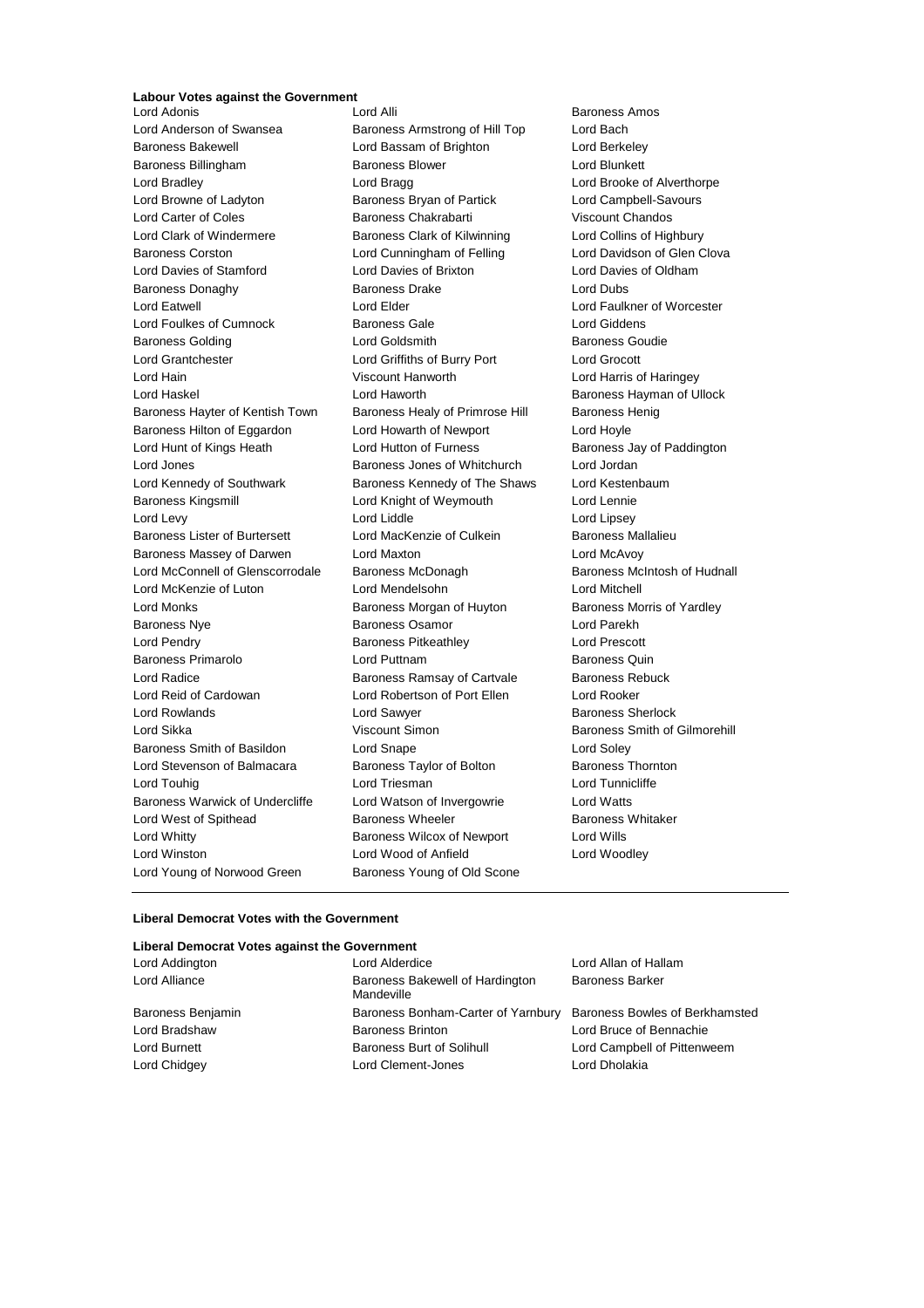Baroness Doocey Baroness Featherstone Lord Foster of Bath Lord Fox Baroness Garden of Frognal Lord German Lord Goddard of Stockport **Lord Greaves** Baroness Grender Baroness Hamwee Baroness Harris of Richmond Baroness Humphreys Lord Hussain Baroness Hussein-Ece Baroness Janke Baroness Jolly Lord Jones of Cheltenham Baroness Kramer Lord Lee of Trafford Baroness Ludford Lord Marks of Henley-on-Thames Lord McNally Baroness Miller of Chilthorne Domer Lord Newby Baroness Northover Lord Oates Lord Paddick Lord Palmer of Childs Hill **Baroness Parminter** Baroness Pinnock Lord Purvis of Tweed Baroness Randerson Lord Razzall Lord Redesdale Lord Rennard Lord Roberts of Llandudno Baroness Scott of Needham Market Lord Scriven Lord Charless Scott of Needham Market Lord Striven Baroness Sheehan **Baroness Sheehan** Lord Shipley **Baroness Smith of Newnham** Lord Stephen Lord Stoneham of Droxford Lord Storey Lord Strasburger **Lord Stunell** Lord Stunell Baroness Suttie Lord Taverne Lord Taylor of Goss Moor Lord Teverson Baroness Thomas of Winchester Lord Thomas of Gresford Viscount Thurso Lord Tope **Baroness Tyler of Enfield** Lord Tyler Lord Verjee **Lord Wallace of Saltaire Baroness Walmsley** Lord Willis of Knaresborough Lord Wrigglesworth

#### **Crossbench Votes with the Government**

- Viscount Brookeborough Lord Brown of Eaton-under-Heywood Baroness Butler-Sloss
- Lord Carey of Clifton Lord Carlile of Berriew Lord Carrington Viscount Craigavon **Lord Cromwell** Lord Cromwell **Baroness** Deech Earl Erroll **Example 20** Example 20 Lord Geidt Lord Hogan-Howe Lord Hogan-Howe Lord Houghton of Richmond Baroness Hunt of Bethnal Green Lord Kakkar Baroness O'Neill of Bengarve Lord Pannick Cord Patel Lord Powell of Bayswater **Lord Stern of Brentford** Lord Stirrup Lord Thurlow **Lord Walker of Aldringham** Baroness Watkins of Tavistock Baroness Wheatcroft **Lord Wilson of Tillyorn**

Lord Aberdare Lord Adebowale Lord Botham

**Crossbench Votes against the Government** Lord Alton of Liverpool Lord Anderson of Ipswich Lord Best Lord Bichard **Baroness Boothroyd** Baroness Boothroyd Baroness Boycott Lord Broers **BRANGE BRANGES** Brown of Cambridge **Lord Butler of Brockwell** Lord Cameron of Dillington Baroness Campbell of Surbiton Lord Chartres Viscount Colville of Culross Baroness Coussins Lord Craig of Radley Lord Crisp **Lord Curry of Kirkharle** Baroness D'Souza Lord Field of Birkenhead **Baroness Finlay of Llandaff** Lord Freyberg Baroness Greengross **Example 2** Lord Greenway **Baroness Grey-Thompson** Lord Hannay of Chiswick **Lord Harries of Pentregarth** Baroness Hayman Lord Hope of Craighead Lord Jay of Ewelme Lord Kerr of Kinlochard Lord Kerslake Baroness Kidron Lord Kilclooney Lord Krebs **Lane-Fox of Soho** Lord Laming **Constanting** Baroness Lane-Fox of Soho Lord Macpherson of Earl's Court Baroness Masham of Ilton Baroness Meacher Baroness Morgan of Drefelin Lord Mountevans **Baroness Murphy** Baroness Neuberger Baroness Prashar Lord Ramsbotham Lord Ravensdale Lord Ricketts Lord Russell of Liverpool Earl Sandwich **Lord Singh of Wimbledon** Duke of Somerset Baroness Stern Lord Thomas of Cwmgiedd Lord Trees Lord Vaux of Harrowden **Viscount Waverley Communist Communist Communist Communist Communist Communist Communist Communist Communist Communist Communist Communist Communist Communist Communist Communist Communist Communist** Lord Woolf **Baroness Young of Hornsey**